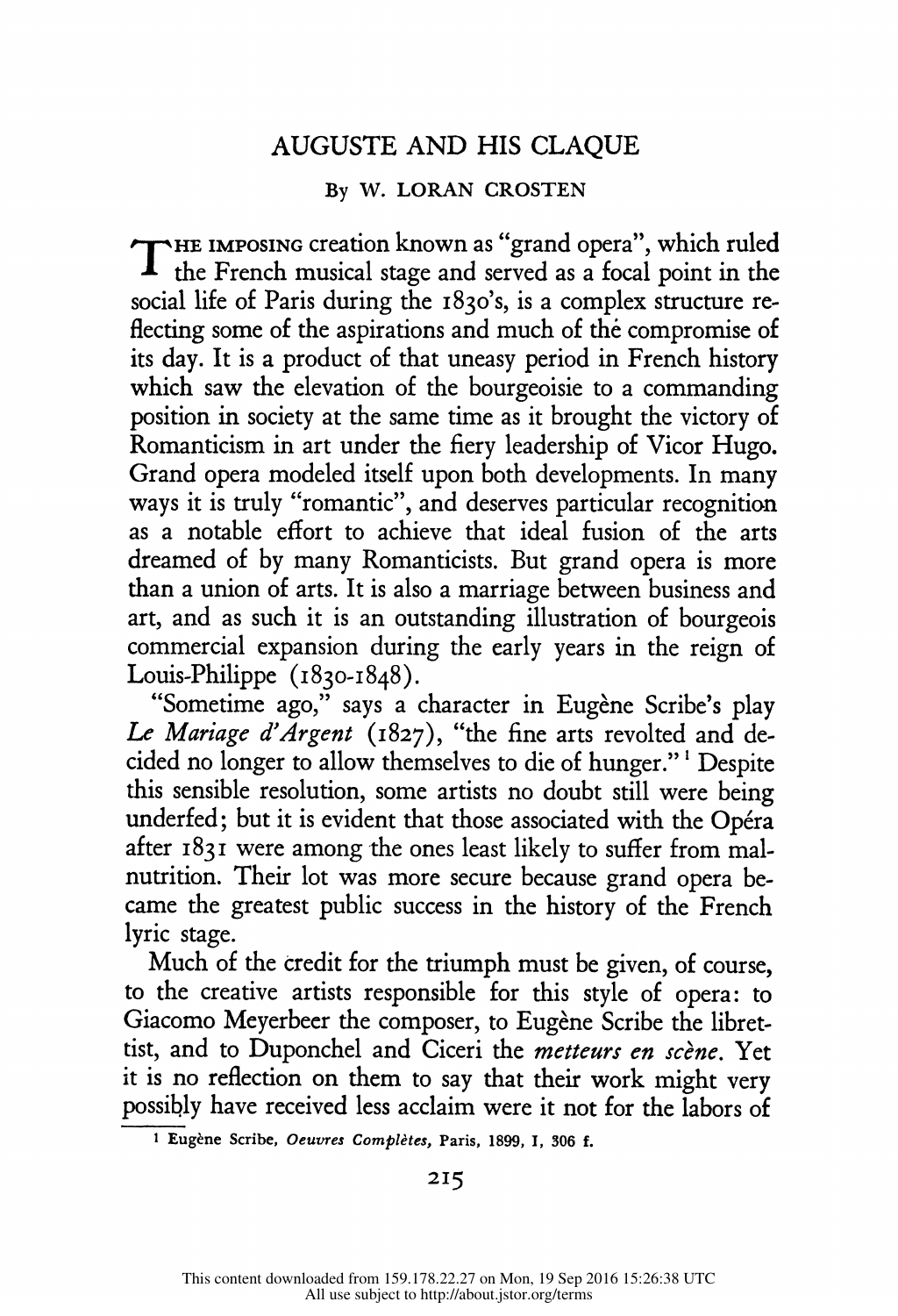the Opera's publicity department, centering in the program of the Opera's publicity department, centering in the program of the claque.

 In the Paris of 1830 the claque was as formidable as the Opera was brilliant. It was the spark that ignited the vast charge of public approval that greeted the Meyerbeerian grand of More than that, the action of the claque was itself like a bit of grand opera-played off stage, but guided by the same prin ciples of effect as the spectacle on the other side of the footlights.

 If, like modern advertising, it was the butt of occasional jibes, the claque was nevertheless recognized as an absolute business necessity by an inequitient producers in Paris. In particular, enjoyed the esteem and the continuous patronage of Dr. Louis Veron, director of the Academie Royale de Musique, i.e. the Opera, from March 2, 1831, until August 15, I835. He con sidered it unthinkable to present a work without first making the necessary arrangements for stimulating applause. Such pre liminary dispositions were as much a part of the production scheme as anything that took place on the stage, and they received just as careful thought. 216<br>the Opéra's publicity<br>the claque.<br>In the Paris of 18<br>Opéra was brilliant. I<br>of public approval th<br>More than that, the s<br>grand opera—played<br>ciples of effect as the s<br>If, like modern adv<br>the claque was never<br>necessity by

Véron himself ordinarily reviewed everything that went into the preparation of a work, down to the last detail. But in all matters relating to the claque he relied completely upon the judgment of its leader, Auguste Levasseur. The latter, whose fame in the theater was so great that he became known simply as "Auguste", gave counsel to Veron and was the intimate of most of the important singers, dancers, and composers of the time. "He lived-indeed, he could only live at the Opéra.... Large, robust, a veritable Hercules in size, and gifted with an extraordinary pair of hands, he was created and put into the world to be a claqueur." 2 Lest this seem to be a minor distinc tion, it should be mentioned that his income from that profes sion is estimated by his contemporaries at between twenty and thirty thousand francs a year, a figure that compares favorably with that paid the leading artists of the company.

The sum included fees from a great many sources. A début,

 $\overline{2}$  Charles de Boigne, Petits Mémoires de l'Opéra, Paris, 1857, p. 86.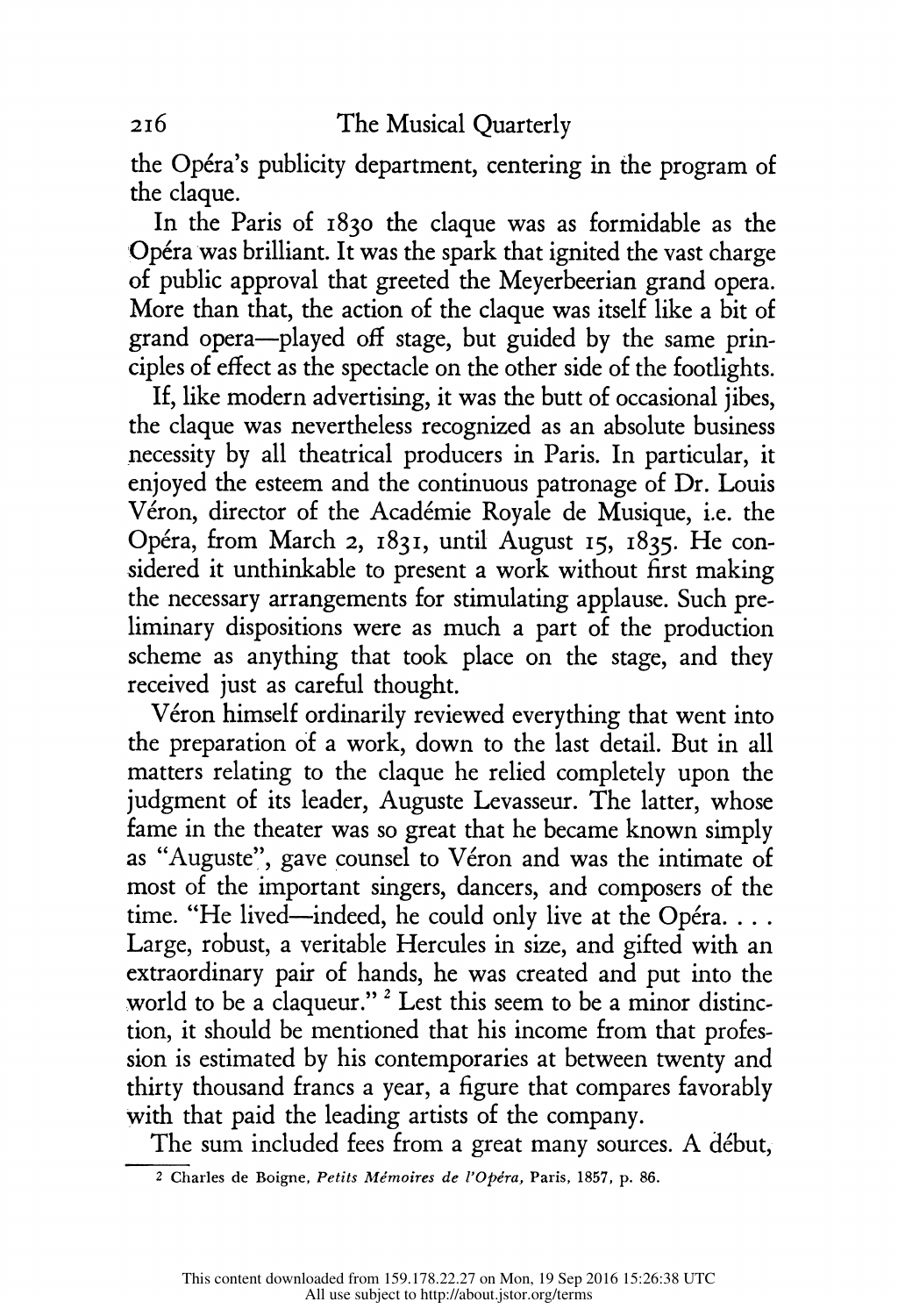for instance, was usually the occasion for a contract between the for instance, was usually the occasion for a contract between the artist's family or patron and Auguste, in which the charge was artist's family or patron and Auguste, in which the charge was governed by the pretensions of the debutant. The premiere of governed by the pretensions of the debutant. The premiere of an opera also yielded rich tributes to Auguste from the artists an opera also yielded rich tributes to Auguste from the artists appearing in the new work, and the authors themselves frequently "deposited offerings on this attar to glory". In addi tion, a regular impost of tickets was levied on the administration tion, a regular impost of tickets was levied on the administration of the Opéra.

 Some of Auguste's payment was in cash and some in tickets. The authors and artists contributed in both ways, while the administration paid only in tickets. Mile. Lise Noblet, the fam ous dancer who created the role of Fenella in Auber's opera, La Muette de Portici (1828), is said to have given him some thing like fifty francs a performance over a period of fifteen years.4 Other artists may not have paid so much, but nearly all had contracts with him, and according to Charles de Boigne, habitué and chronicler of the Opéra, all handed over to him their billets de service (two to six tickets per performance given to each artist).<sup>5</sup> The director, on his part, gave Auguste at least one hundred parterre tickets for a premiere, forty to fifty if a work previously given still required assistance, and only ten to twenty when the piece in question already had a sure audience. The lion's share of the booty was kept by Auguste; the rest he doled out to his subordinates. The tickets were then either sold or given away, the recipient in either case being obligated to join the claque and applaud at command.

 The plotting of those commands was like an exercise in mili tary strategy. Theater-goers today are probably familiar with the practice known as "papering the house" employed by many artists in the concert field, but in this country there is nothing comparable to the carefully worked out system for stimulating applause that is associated with the name of Auguste. Applause to some may be only a spontaneous demonstration of approval; or in the tradition of the American concert hall, it may be

<sup>3</sup> Louis Véron, Mémoires d'un Bourgeois de Paris, 1856-57, III, 325.

 <sup>4</sup> De Boigne, op. cit., p. 87.

 <sup>5</sup> Ibid, p. 88.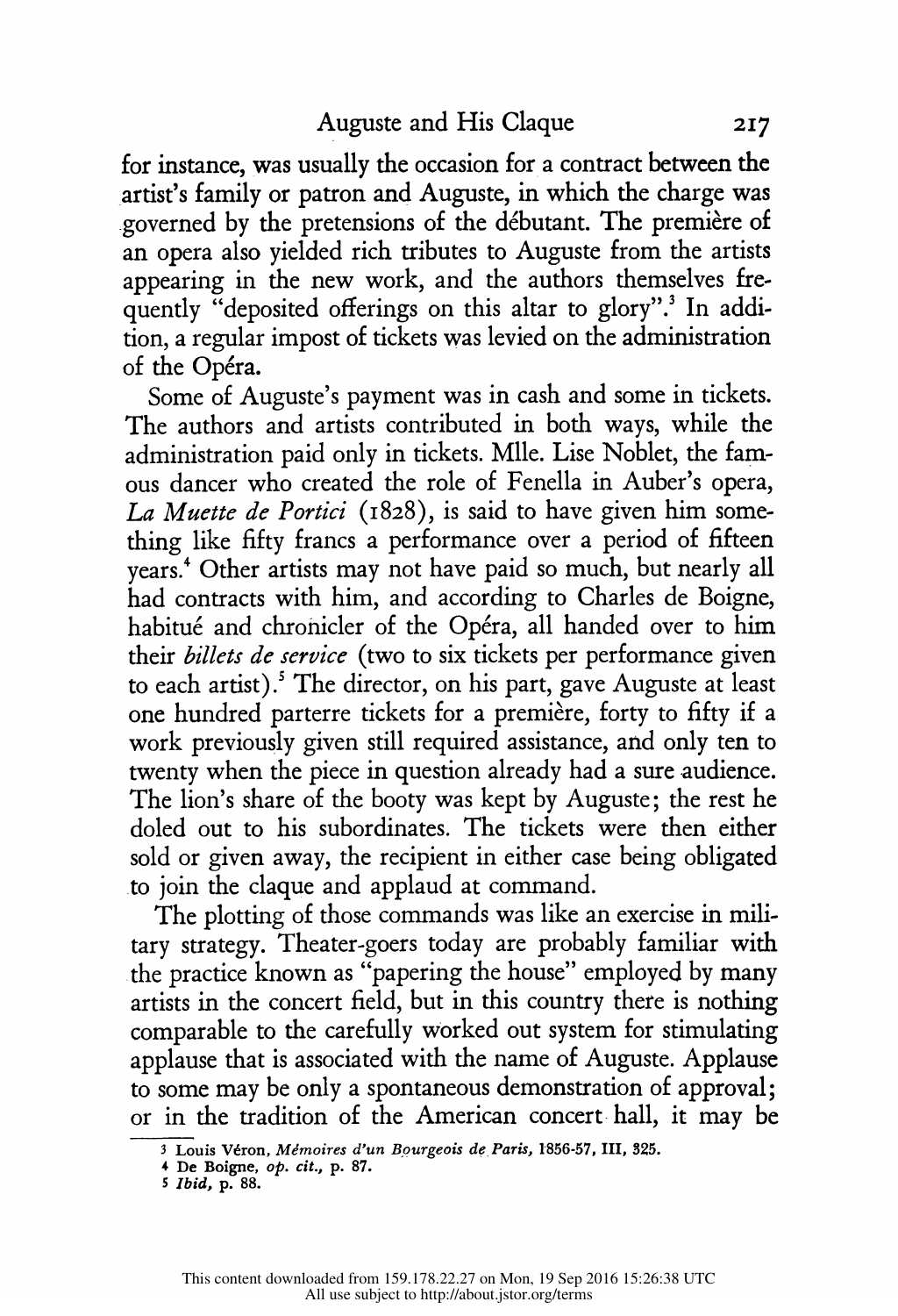merely a stereotyped social gesture which is part of an uncritical attitude towards art. To Auguste, however, it was a phenomenon subject to almost scientific control-the result of a nice calcula tion and distribution of effective causes in the form of persons engaged to respond appropriately at a given signal. Naturally, the amount of stimulation to be applied depended on the event and the extent of the reward.

 Since his services were in constant demand, Auguste spent all of his time at the Opéra. During the day he perfected the arrangements with his assistants, consulted with the manage ment, spoke with the artists-most of whom favored him with particular deference-and at night he took his customary post in the parterre. The sum of his formal knowledge concerning the arts was probably quite small. He was neither a lettered man nor a musician, yet he does not seem to have been a total stranger to either literature or music. Frequent attendance at the theater had developed a flair for opera which allowed him to make quite accurate guesses about the effectiveness and the possible reception of new pieces. He knew his public and he put this knowledge at the disposal of his employers. There is every reason to believe that they valued his assistance.

 The initial presentation of a new work was of course the occasion when Auguste's help assumed the greatest importance. In order to formulate an intelligent plan of action he would make a careful study of the book, the music, and the *mise en* scène, and would attend rehearsals constantly. Numerous cam paigns had made him an able tactician, but he always prepared long in advance, never leaving anything to chance. Finally, on the eve of the first performance, he would have a long con ference with the director in the latter's office. At that time, Véron says, "We would pass in review the whole work, from the first scene to the last. I never imposed my opinions, I lis tened to his. He estimated, he judged everything--dance and song—according to his personal impressions."<sup>6</sup> Auguste then would trace out the program he had mapped for the gradation

 $6$  Véron, III, 237.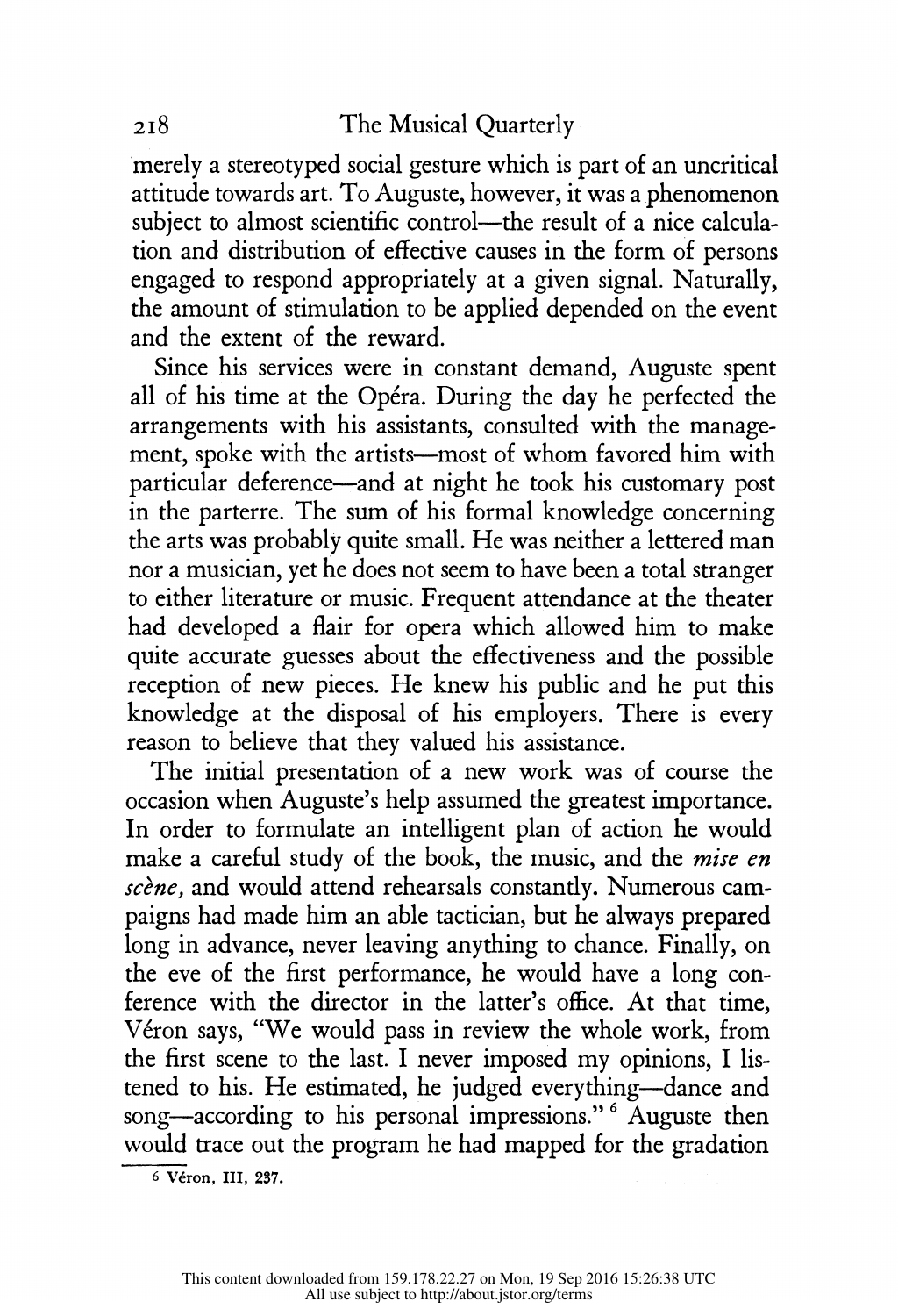of the applause, and if veron was satisfied the preparations were considered complete. considered complete.

 On the day of the performance, Auguste, like a wise general, On the day of the performance, Auguste, like a wise general, made sure that his army entered the field before the public did, made sure that his army entered the field before the public did, since he "wanted complete freedom to put into execution his since he "wanted complete freedom to put into execution his strategic plans, to dispose his advance guard, to assure the posi tion of his reserves, and to defend the flanks and the rear of his tion of his reserves, and to defend the flanks and the rear of his army by hardened troops". The public thus found itself honey combed and surrounded by groups of claqueurs, and over all combed and surrounded by groups of claqueurs, and over all reigned Auguste, dressed for the event in conspicuous clothes reigned Auguste, dressed for the event in conspicuous clothes of colors chosen to attract the eyes of everyone. There is no point in overestimating the intelligence of the claque as a whole, point in overestimating the intelligence of the claque as a whole, but it is clear that the duties of its leader required something but it is clear that the duties of its leader required something more of him than a large pair of hands. more of him than a large pair of hands.

 Today it might be difficult to find many apologists for the Today it might be difficult to find many apologists for the claque. In Auguste's time, however, it was not only accepted claque. In Auguste's time, however, it was not only accepted openly in all Parisian theaters, but by some people its role was openly in all Parisian theaters, but by some people its role was even considered worthy of respect.

I heophile Gautier  $(1811-1872)$ , one of the Igth century's most acute critics, upholds the claqueur as a man who

renders as much service to the public as to the administration. If he has sometimes protected mediocrity, he has often sustained a new, adventurous work, swayed a hesitant public, and silenced envy. Moreover, in de laying the failure of pieces that have necessitated much expense, he has laying the failure of pieces that have necessitated much expense, he has prevented the ruin of a vast enterprise and the despair of a hundred prevented the ruin of a vast enterprise and the despair of a hundred families. He enlivens performances that without him would be dull and families. He enlivens performances that without him would be dull and cold; he is the lash of the whip that makes the actor rebound and pre- cold; he is the lash of the whip that makes the actor rebound and pre cipitates him towards success; he gives heart to the young, trembling cipitates him towards success; he gives heart to the young, trembling debutant.... In short, the claqueur represents the thoughtfulness of the debutant.... In short, the claqueur represents the thoughtfulness of the director for the public that one supposes to be too genteel and well- director for the public that one supposes to be too genteel and well gloved to applaud by itself.8 gloved to applaud by itself.8

 In the opinion of Veron, too, the mission of his paid applaud- In the opinion of Veron, too, the mission of his paid applaud ers was varied and decidedly beneficent. They were "to come to the succor of the weaker and to defend them against the stronger; to give an example of politeness and good conduct, and to stop by all means the unjust coalitions against the artists and to stop by all means the unjust coalitions against the artists

 <sup>7</sup> Veron, III, 236.

<sup>8</sup> Théophile Gautier, Histoire de l'Art Dramatique en France, Paris, 1858, I, 192 f.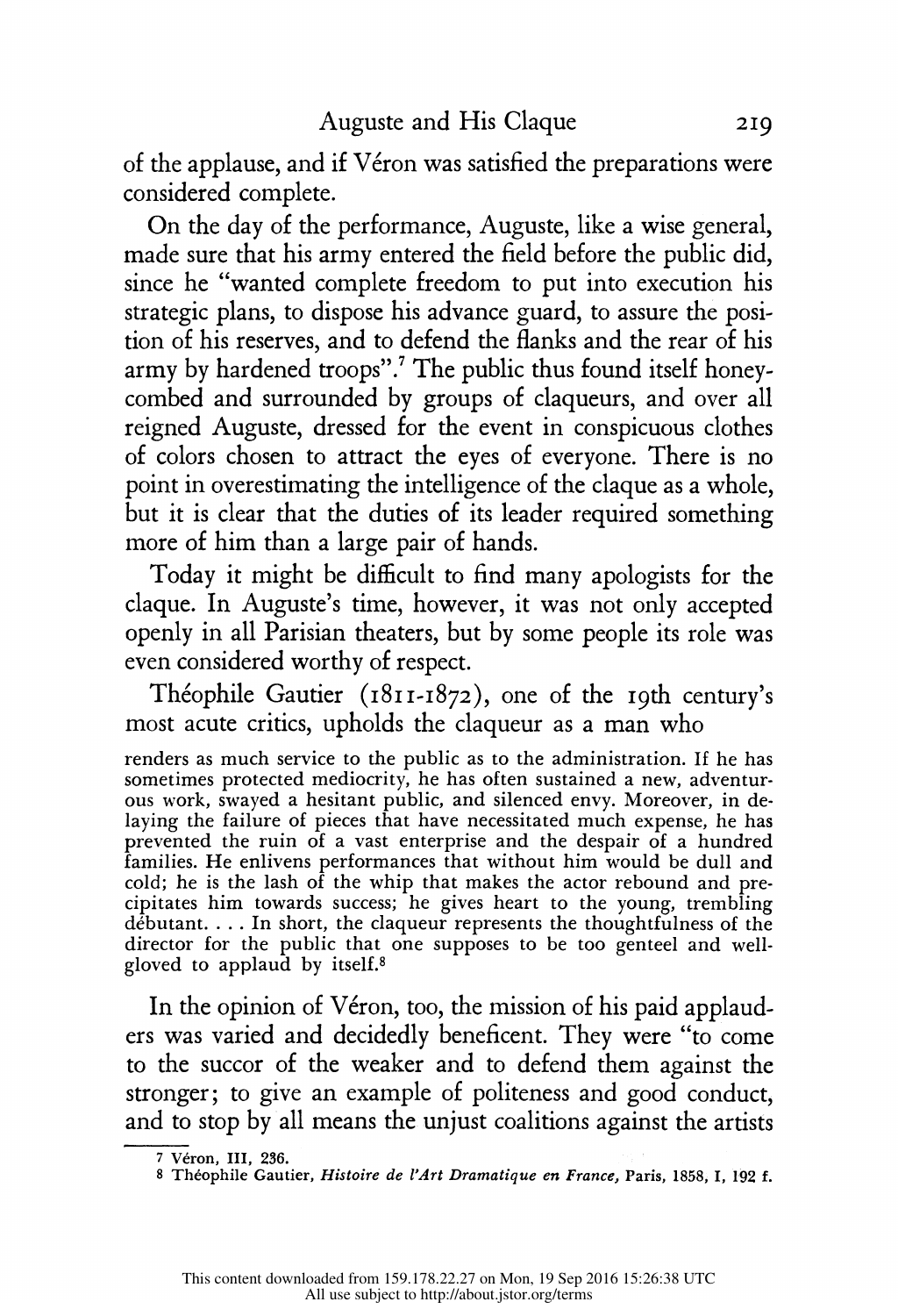on the stage or against the works presented". The claque thus was to be both a model of decorum and an institutional thus was to be both a model of decorum and an institutional watchdog.

Véron's statement is enlightening provided we discount on his part any philanthropic zeal or intention. He used the claque because he thought it profitable. He undoubtedly wanted his audiences to be well-mannered, but not merely for their own good. His interest in the public's deportment was motivated by a realization that cabals in the theater can very easily wreck even the best-laid plans of a director. Theatrical feuds and pub lic disturbances over the relative merits of artists or composi tions perhaps indicate a lively concern with art, but they are not always an aid to the box office. Veron, whose object, as he says, was to make the Opéra the Versailles of the bourgeoisie,<sup>10</sup> saw clearly that to do this he could not afford the dubious lux ury of allowing his theater to become a battleground. For that reason, full use was made of the claque and every precaution was taken to reduce to a minimum the hazard of a militantly divided audience.

 To the makers of grand opera the public was a prospective friend and customer to be flattered and wooed rather than warred upon; while to the Romanticists of the drama it was an enemy to be shelled, then taken by storm. Read, for instance, Gautier's account of the opening night of Hugo's Hernani (February 25, I830). The services of the professional claque were obstinately refused by Hugo on the ground that the mem bers were Classicists at heart with a taste for writers like Casimir Delavigne (I793-1843) and Scribe. And in their place, small squads of disciples were posted in the theater, each man carry ing as a pass a square of red paper with the word "Hierro" inscribed upon it. Concerning the rest of the house, Gautier says that one needed only to cast a glance at the public to see that this was no ordinary performance; that two systems, two parties, two armies, two civilizations, were facing each other

<sup>9</sup> Véron, III, 240.

<sup>10</sup> Véron, III, 104.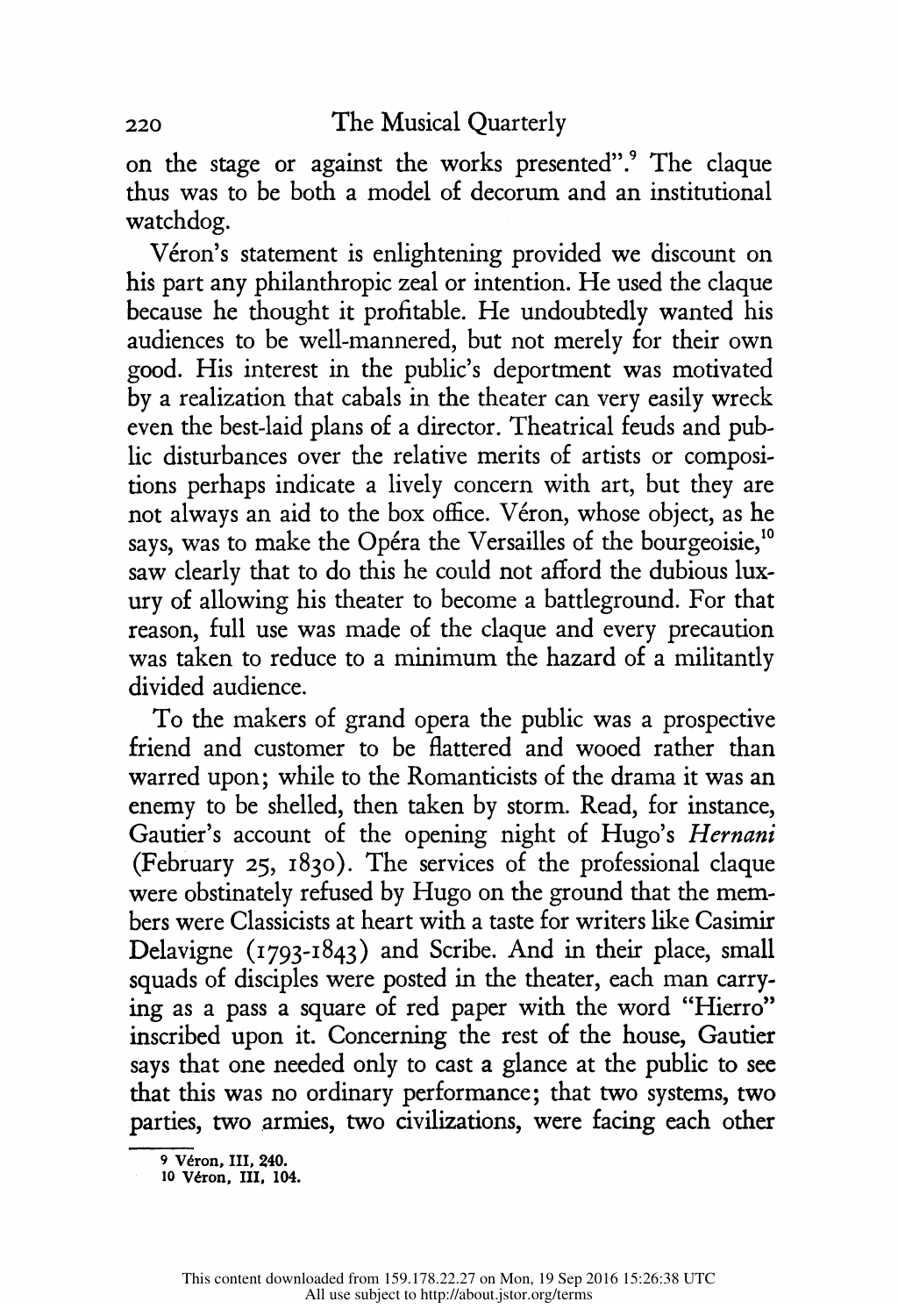filled with mutual hatred of the intense literary kind, ready to filled with mutual hatred of the intense literary kind, ready to 22I come to blows and longing for a fight.

 Open hostilities of that kind were welcomed by the young Open hostilities of that kind were welcomed by the young warriors of Romanticism, but were not at all to the taste of warriors of Romanticism, but were not at all to the taste of the director of the Opera. In Veron's theater whatever smacked the director of the Opera. In Veron's theater whatever smacked of partisan bitterness was shunned like the plague. It was not only pleasanter but much better business to run a middle-of-the- only pleasanter but much better business to run a middle-of-the road course designed to please as many and offend as few people road course designed to please as many and offend as few people as possible. He himself sedulously avoided expressing publicly as possible. He himself sedulously avoided expressing publicly such opinions as inight reflect on any composer, and to the best of his ability he attempted to keep the opera house free of acri- of his ability he attempted to keep the opera house free of acri monious debate. Hence he felt it eminently desirable to ease monious debate. Hence he felt it eminently desirable to ease the way of his productions by dealing bountifully with the the way of his productions by dealing bountifully with the claque. Acting on the ancient principle that nothing succeeds claque. Acting on the ancient principle that nothing succeeds like success, Veron went to great lengths to surround his ad- like success, Veron went to great lengths to surround his ad ministration with an air of affluence and invincibility. In his four and a half years at the Academie Royale de Musique he brought out only two operas that deserved to be called "tri- brought out only two operas that deserved to be called "tri umphs": Meyerbeer's Robert le Diable in i831 and Halevy's umphs": Meyerbeer's Robert le Diable in i831 and Halevy's La Juive in 1835. Iet everything was treated as a victory, and the leading celebrant was Auguste. the leading celebrant was Auguste.

 Only twice between I672 and 1835 was a director of the Only twice between I672 and 1835 was a director of the Opera fortunate and clever enough to gain the unconditional Opera fortunate and clever enough to gain the unconditional ratification of his program by the public, and only twice did he complete his term of office with a profit. Lully accomplished complete his term of office with a profit. Lully accomplished the feat at the beginning of that I6o-year period and Veron the feat at the beginning of that I6o-year period and Veron duplicated it at the end. Lully, of course, was prompted by a duplicated it at the end. Lully, of course, was prompted by a desire to further his own career in composition as well as to make money. Veron was simply a business man with no artistic make money. Veron was simply a business man with no artistic pretensions or aspirations. He founded the Revue de Paris in pretensions or aspirations. He founded the Revue de Paris in I829 because the moment seemed to him propitious for making I829 because the moment seemed to him propitious for making a profit out of literature, and he later turned to the theater because "the project of rendering the Opera at once brilliant and because "the project of rendering the Opera at once brilliant and popular appeared to me to have a fine chance of success after popular appeared to me to have a fine chance of success after

<sup>&</sup>lt;sup>11</sup> Theophile Gautier, *Histoire de Romantisme*, Paris, 1895, p. 113.<br>11 Niceae III de

<sup>12</sup> Véron, III, 43.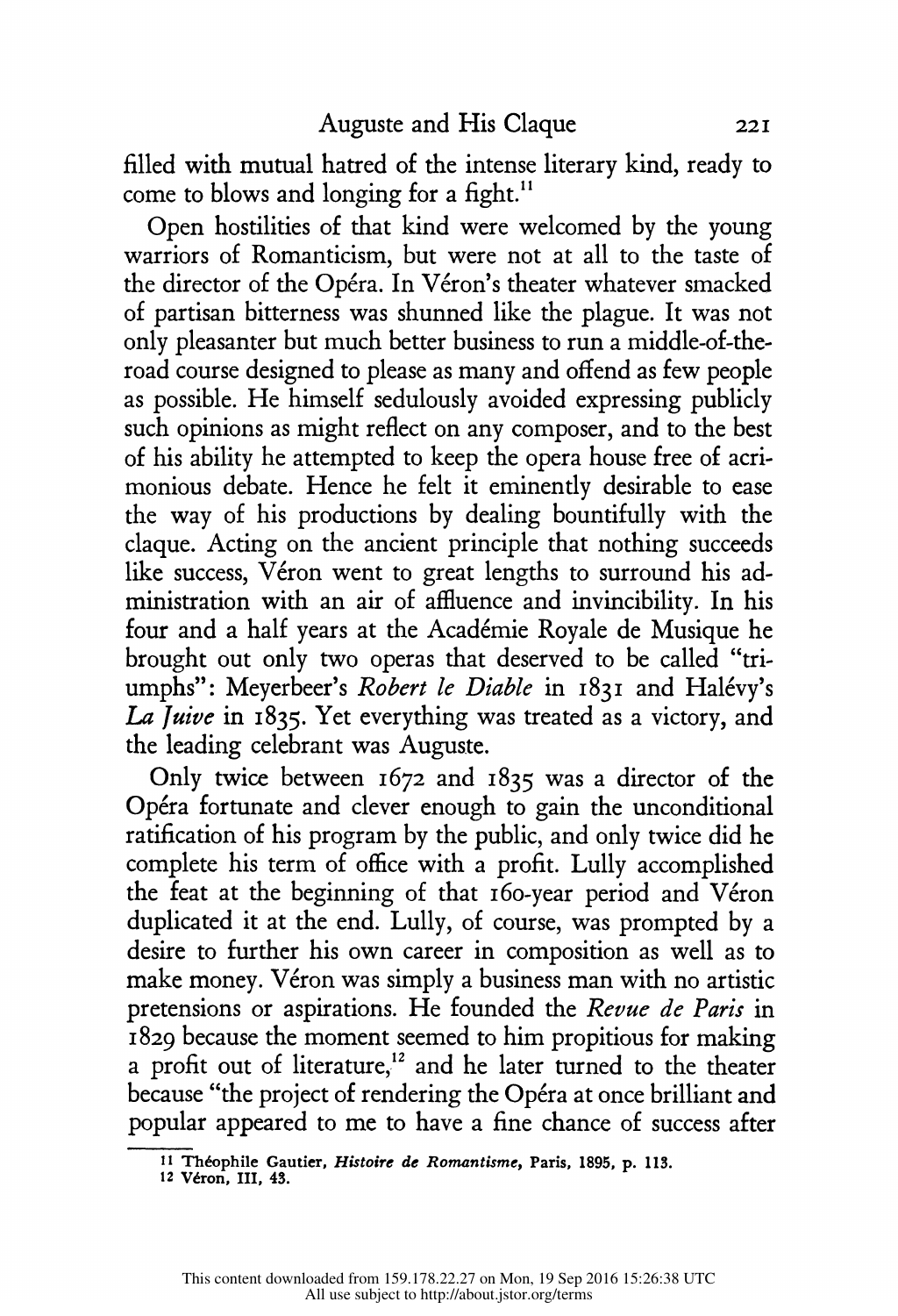the Revolution of July". I here is no reason to doubt de Boigne, who knew him and his achievements well, when he says that the dominating feeling in Veron's life was the love of money.

As director of the Academie at the time when the bourgeois government of Louis-Philippe had just decided to make the government of Louis-Philippe had just decided to make the manager of that institution financially responsible for any losses manager of that institution financially responsible for any losses incurred, Veron made it his primary object to transform the incurred, Veron made it his primary object to transform the Academie into a sound business concern. That meant operating Academie into a sound business concern. That meant operating the theater in the same manner as any other commercial estab- the theater in the same manner as any other commercial estab lishment. He had a commodity for sale and he needed to use lishment. He had a commodity for sale and he needed to use every means at his disposal to secure its acceptance by the pub lic. He feted the journalists; he cultivated the rich bourgeoisie lic. He feted the journalists; he cultivated the rich bourgeoisie who from 1831 "took up their residence at the Opera"; " he opened the backstage of the theater to its devotees; and for the opened the backstage of the theater to its devotees; and for the crowning effort in the program to insure a proper reception for crowning effort in the program to insure a proper reception for his offerings he turned to the claque. tions. Those who attended opera performances in i83I were,<sup>222</sup>

 Judging from all the energy devoted to its conquest, one Judging from all the energy devoted to its conquest, one might think the opera public was a veritable redoubt of antagon- might think the opera public was a veritable redoubt of antagon ism. Auguste, however, could hardly have asked for a more numerous audience or for one more susceptible to his ministra- numerous audience or for one more susceptible to his ministra tions. Those who attended opera performances in i83I were, tions. Those who attended opera performances in i83I were, as usual, mostly people from the upper classes of society; but as usual, mostly people from the upper classes of society; but with the rise of the bourgeois class to high places in government with the rise of the bourgeois class to high places in government and business under the July monarchy, the opera audiences took and business under the July monarchy, the opera audiences took on a less aristocratic hue than previously. Since the nobility had transferred its affections to the Theatre-Italien, the bourgeois transferred its affections to the Theatre-Italien, the bourgeois element easily predominated at the Academie. Its members element easily predominated at the Academie. Its members understood Veron and he, being of the same class and with understood Veron and he, being of the same class and with much the same kind of taste, knew how to please them. One may judge the extent of their satisfaction by the following pas- may judge the extent of their satisfaction by the following pas sage which appeared in *La Revue des Deux Mondes*: "In Paris one's mind is on either politics or the opera . . . the Assembly echoes with threats and complaints; a thousand sinister prophecies disturb the air: all that is fine for the day. Night comes phecies disturb the air: all that is fine for the day. Night comes

<sup>13</sup> Véron, III, 105.

<sup>14</sup> De Boigne, *op. cit.*, p. 9.<br>15 Véron, V, 320.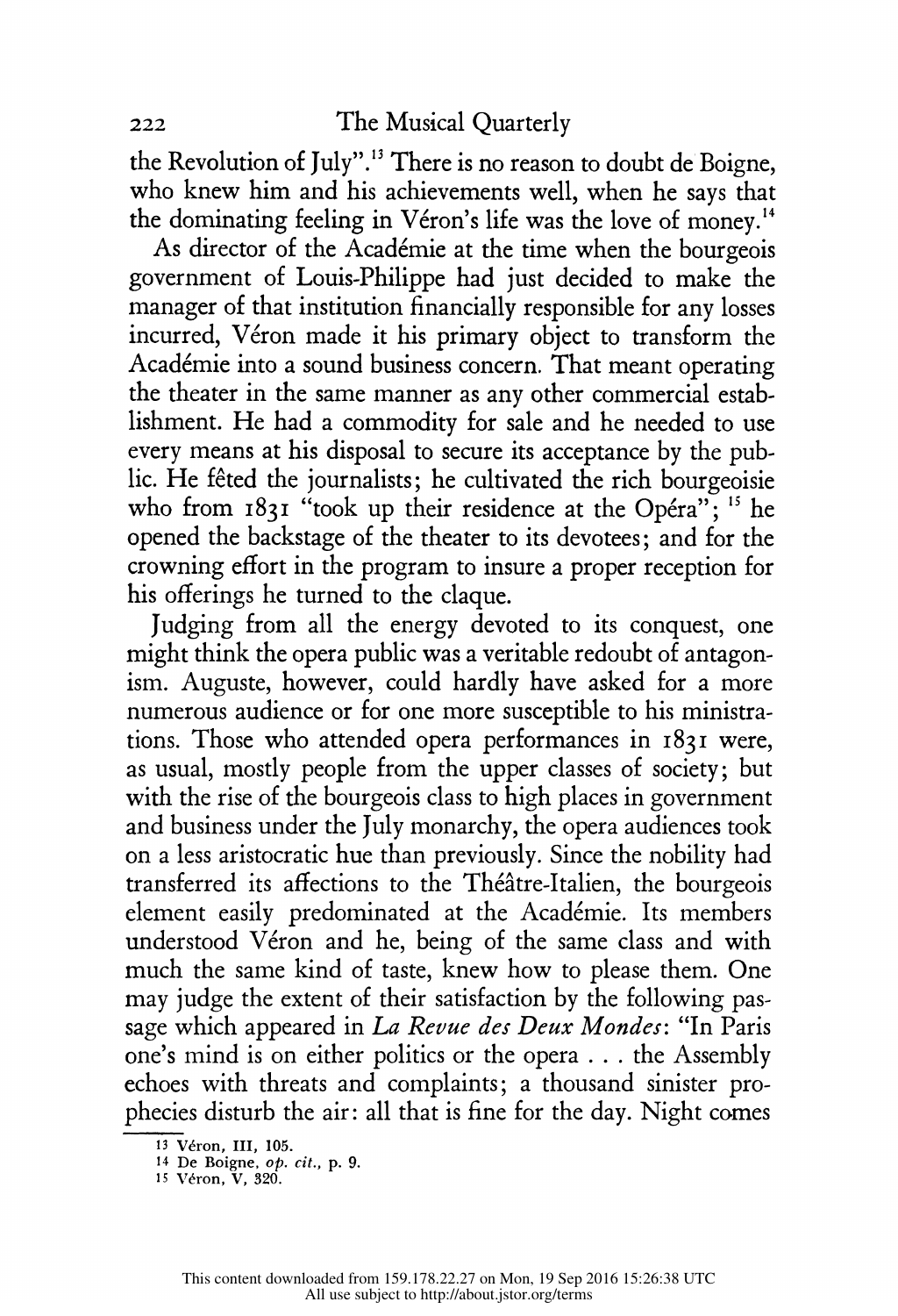and one thinks no more of such things. Behold! the crowd rushes to the Opera." "

 The opera public's size, however, was not matched by its The opera public's size, however, was not matched by its sophistication. Operatic esthetics were of as little concern to it as to Veron himself. Brought up on vaudeville, melodrama, and as to Veron himself. Brought up on vaudeville, melodrama, and the elaborate spectacles that had been popular on the boulevards since early in the century, this audience "was not interested in art for art's sake. It wanted to be distracted, to be made to for- art for art's sake. It wanted to be distracted, to be made to for get budgets and bankruptcies. In short, it wanted to be amused; get budgets and bankruptcies. In short, it wanted to be amused; and was ready with its praise and its money for whoever could and was ready with its praise and its money for whoever could satisfy that desire"." It was, on the whole, an audience whose acquaintance with the arts was neither long nor profound. Its acquaintance with the arts was neither long nor profound. Its favorite playwright was Eugene Scribe, the inexhaustible por- favorite playwright was Eugene Scribe, the inexhaustible por trayer of bourgeois manners in the 19th century. Theodore de Banville observes that its taste in poetry ran to the sentimental Banville observes that its taste in poetry ran to the sentimental romance, while in the graphic arts the colored lithograph was preferred. In opera, likewise, it showed small interest in the preferred. In opera, likewise, it showed small interest in the classic French traditions with their insistence upon finely classic French traditions with their insistence upon finely molded musical declamation, and almost as little respect for the great I8th-century Italian style. Mozart was quite generally great I8th-century Italian style. Mozart was quite generally admired by French Romantic authors, but was largely ignored admired by French Romantic authors, but was largely ignored by the public. When his works were performed they obtained by the public. When his works were performed they obtained only the innocuous *succès d'estime*. Even Rossini, the last of the classic Italian line, who in the late I820's appeared as the the classic Italian line, who in the late I820's appeared as the "uncontested master of the lyric stages"," found himself superseded at the Opéra by the new bourgeois god: Meyerbeer.

 There were critics, like Castil-Blaze, the busy champion and There were critics, like Castil-Blaze, the busy champion and arranger of Mozart, Weber, and Rossini, who castigated their arranger of Mozart, Weber, and Rossini, who castigated their contemporaries for being able to judge music only "by the contemporaries for being able to judge music only "by the decors, the costumes, the richly ornamented quadrupeds, the decors, the costumes, the richly ornamented quadrupeds, the velvet, and the satin, . . . and all the luxury of the *mise en* scène".<sup>1</sup> In Véron's theater, however, the luxury trade was

 <sup>16</sup> La Revue des Deux Mondes, 1831, IV, 113.

 <sup>17</sup> La Revue de Paris, June 1831, p. 251.

<sup>&</sup>lt;sup>18</sup> Albert Soubies, *Le Theatre-Italien de 1808-1913*, Paris, 1913, p. 18.

<sup>19</sup> Castil-Blaze (Français H. Joseph Blaze), Les Théâtres-lyriques de Paris, Paris, 1855. II, 227.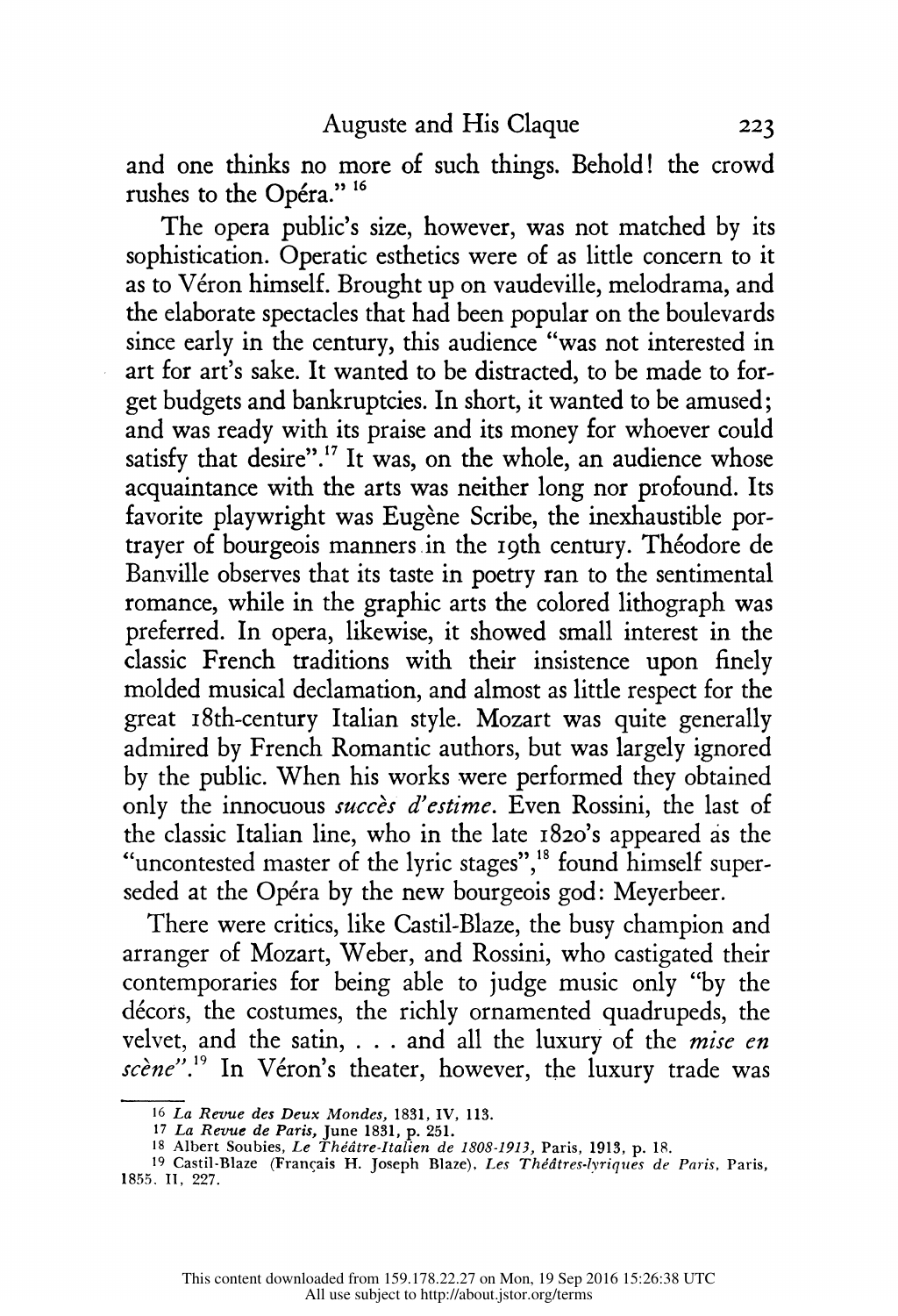sought and catered to, for, in the opinion of the director, he would have failed in his mission had he not presented spectacles would have failed in his mission had he not presented spectacles worthy of this vast house "which employed an orchestra of more worthy of this vast house "which employed an orchestra of more than eighty musicians, a chorus of nearly eighty members male and female-, eighty supernumeraries without counting male and female-, eighty supernumeraries without counting the children, and a crew of sixty machinists to handle the the children, and a crew of sixty machinists to handle the scenery".<sup>20</sup>

 The fact that the audiences were so untutored in matters of art undoubtedly made them more amenable to the organized persuasion of Auguste. One should not assume, however, that his presence alone was always enough to guarantee the full success of a work. Even he, with all his minions, could not save Cherubini's Ali-Baba in I833, any more than he was able to make Mozart's Don Giovanni a popular favorite in I834. Pub lic taste for the romantic, pseudo-historical operas in the Meyer beer-Scribe idiom was far too strong at the moment to be side tracked by any other style, however eminent. Auguste, though, could and did render complete failure less likely or at least less noticeable. By escorting each production with his band of hired applauders he lent a measure of security to the performers, and if necessary, cushioned the effect of any public apathy or dis approval of them or of the work itself.

 The system observed in the use of the claque is a perfect re flection of the completely professional and utilitarian attitude that governed the creation and production of Parisian grand opera. This or that was done for only one reason: to increase the drawing power of the piece at hand. High artistic ideals were by no means abandoned, but no time was lost quibbling over the faint line that often separates the legitimate from the meretricious effect. The same careful balancing of means and intentions that Auguste and Véron depended upon in regard to the disposition of claqueurs may be observed everywhere in the productions. The claque was no more guilty of indiscrim inate noise-making than Scribe was of heedlessly piling scene upon scene or than Meyerbeer was of tossing his musical re-

 $20$  Véron, III, 181 f.

224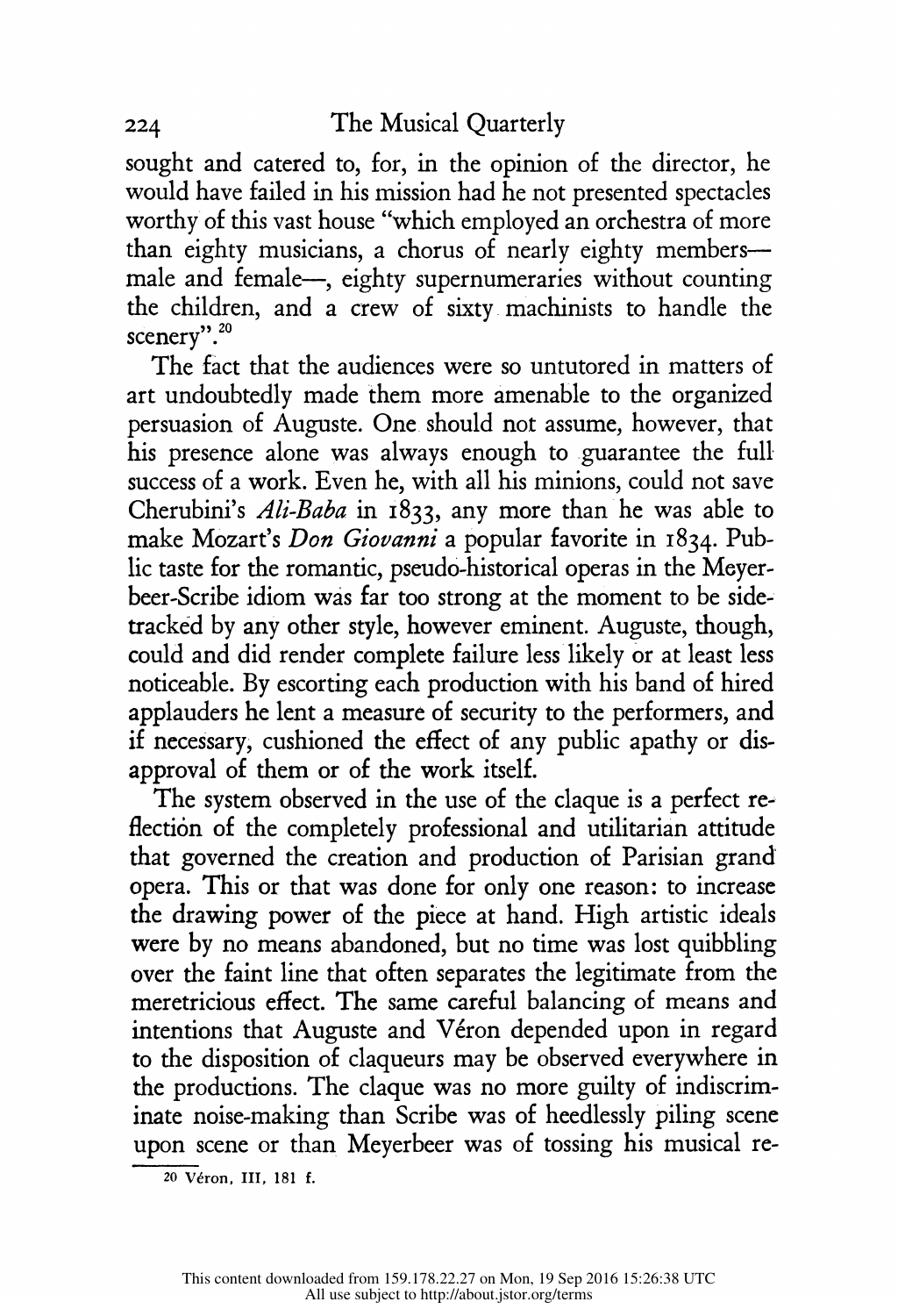sources about at random. Their actions, just as those of August were based upon a clear, practical knowledge of theatrical effective coupled with an understanding of current public taste and a coupled with an understanding of current public taste and a willingness to accede to its demands. willingness to accede to its demands.

 The total result is a professionalism whose outlines become The total result is a professionalism whose outlines become even more distinct if grand opera is compared for a moment even more distinct if grand opera is compared for a moment with the Romantic drama of Victor Hugo. The poet's works were reinforced by principles formulated in the *cenacle*, reared in an atmosphere of youthful radicalism, and expounded in in an atmosphere of youthful radicalism, and expounded in numerous prefaces. Grand opera, on the other hand, had little numerous prefaces. Grand opera, on the other hand, had little or no expressed theory. It had its origin, so to speak, in the or no expressed theory. It had its origin, so to speak, in the marketplace, under the influence of no single code of esthetics marketplace, under the influence of no single code of esthetics but alive to any ideas that had strength to gain currency in the but alive to any ideas that had strength to gain currency in the world at large. Lacking the support of a literary or musical world at large. Lacking the support of a literary or musical coterie, this opera was as sensitive to public opinion and almost coterie, this opera was as sensitive to public opinion and almost as dependent upon popular support as any melodrama of the boulevard.

 From the beginning, therefore, the claque had an integral part in Véron's campaign to cement the position of the Opéra as a commercial asset both to himself and to the government. And as a part of the enterprise, the value of Auguste's contri bution may be fairly measured by the success of the whole.

 That, we know, was sensational. Awakening out of a twenty year period of doldrums extending from the date of Spontini's La Vestale ( $1807$ ) to the presentation of Rossini's Le Siège de Corinthe in 1826, the Opéra once again asserted itself as the official seat of French musical life. Paris, which gave only meager support to lieder, chamber music, or the symphony, lavished its patronage on the lyric stage. There, states Joseph d'Ortigue, "were concentrated all the interests of art".<sup>21</sup> In any case, we find there the commercial center of music-not just for Paris, but for Europe.

As the Opéra regained its reputation it extended naturally the geographical range of its influence. Musicians of talent from all over the Continent turned more and more to Paris for recog-

 <sup>21</sup> Joseph d'Ortigue, Le Balcon de l'Opera, Paris, 1833, p. 164.